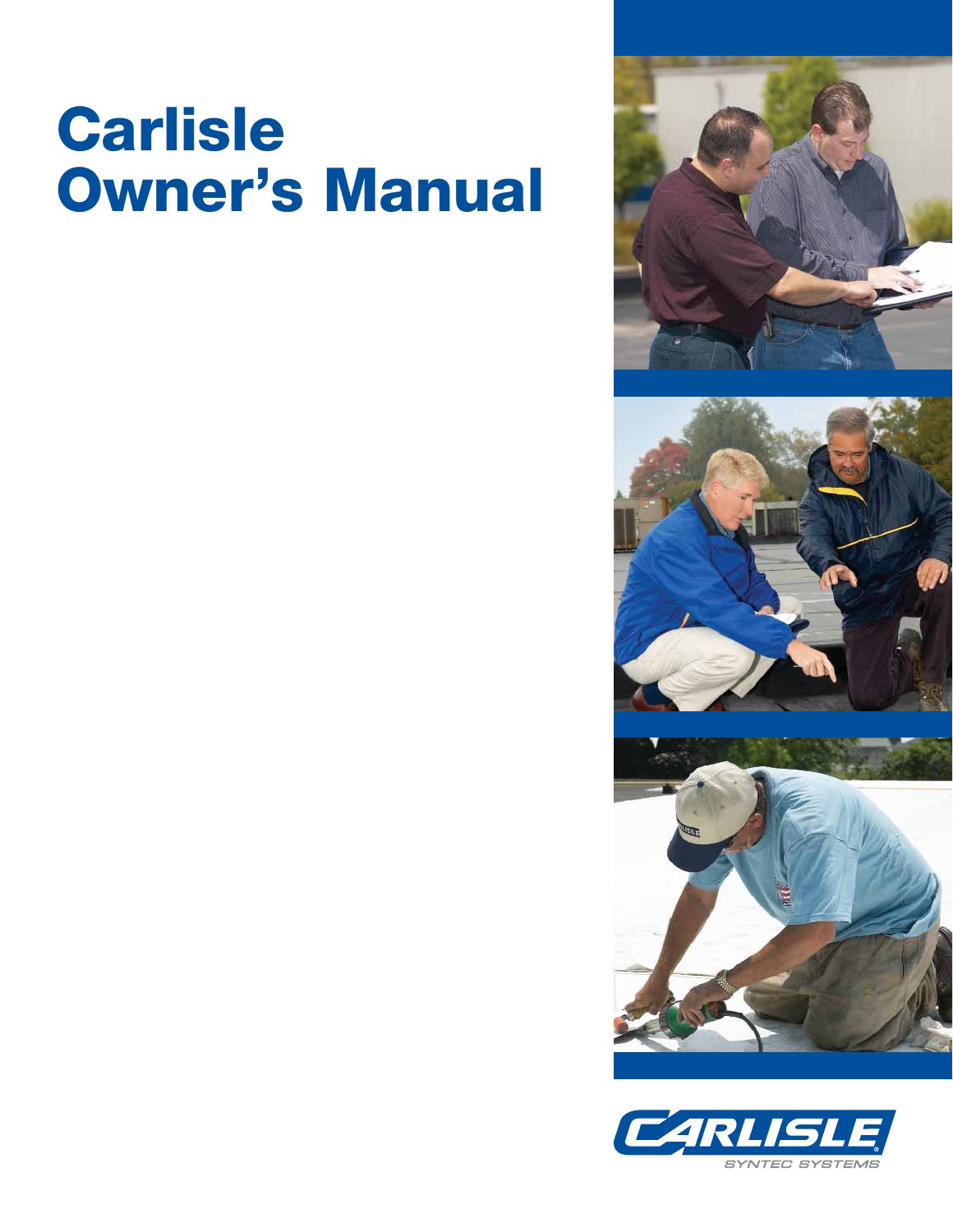# **Table of Contents**

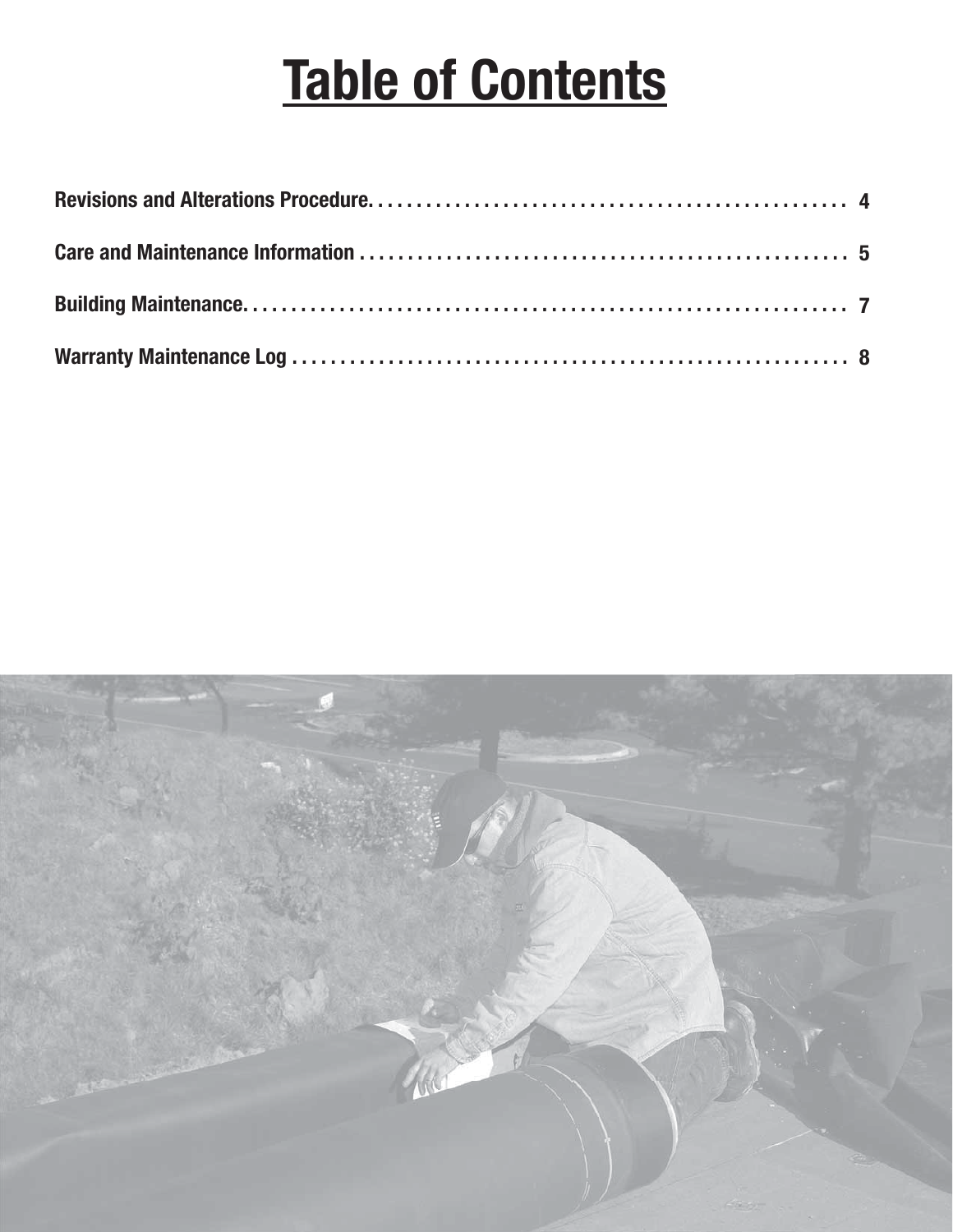### **Carlisle's Roofing Systems Revisions and Alterations Procedures**

Carlisle recommends periodic roof system evaluations to ensure the roofing system is performing as intended. We suggest regular maintenance inspections be conducted by a Carlisle Authorized Roofing Applicator or by someone specially trained in single-ply roofing installations. However, even with the most rigorous reviews, roofing systems can be damaged by flying debris, other trades servicing rooftop equipment, etc. Regardless of how the damage occurs, it is important to understand how to both protect your warranty investment and prolong the life of your roofing system. Following these procedures and recommendations can ensure repairs are performed accurately so that the warranty duration and coverage remain intact.

- 1. Paragraph 4(a) of the Carlisle Roofing System Warranty states: "This warranty shall be null and void if, after any installation of the Carlisle Roofing System by a Carlisle Authorized Roofing Applicator, there are any alterations or repairs made on or through the roof or objects such as, but not limited to, structures, fixtures, solar panels, wind turbines, roof gardens or utilities placed upon or attached to the roof without first obtaining written authorization from Carlisle."
- 2. Solar panel installations entail additional documentation and require building owner authorization. Please refer to Carlisle's website to review the proper documentation needed for Photovoltaic installations.

Below is the contact information for Carlisle's Warranty Services Department.

Carlisle SynTec Systems Attn: Warranty Services PO Box 7000 Carlisle, PA 17013 Tel: 800-233-0551 Fax: (717) 245-7121 or (717) 245-7181

- 3. A Carlisle Authorized Roofing Applicator must perform all revision work. It is recommended that the original applicator who installed the roofing system perform the revision work, if possible.
- 4. The Carlisle Authorized Roofing Applicator must notify Carlisle when the revision work is complete. The form can be found on Carlisle's website under the password protected section titled Warranty Revision/Alteration Procedures.
- 5. At Carlisle's discretion, a Carlisle Field Service Representative may conduct an inspection to ensure compliance with the current published Carlisle Specifications and Details. The applicator will be notified of the results. Current inspection charges and expenses will apply.
- 6. When the revision or alteration is completed in compliance with the above procedures, Carlisle will notify the building owner that the warranty is being continued.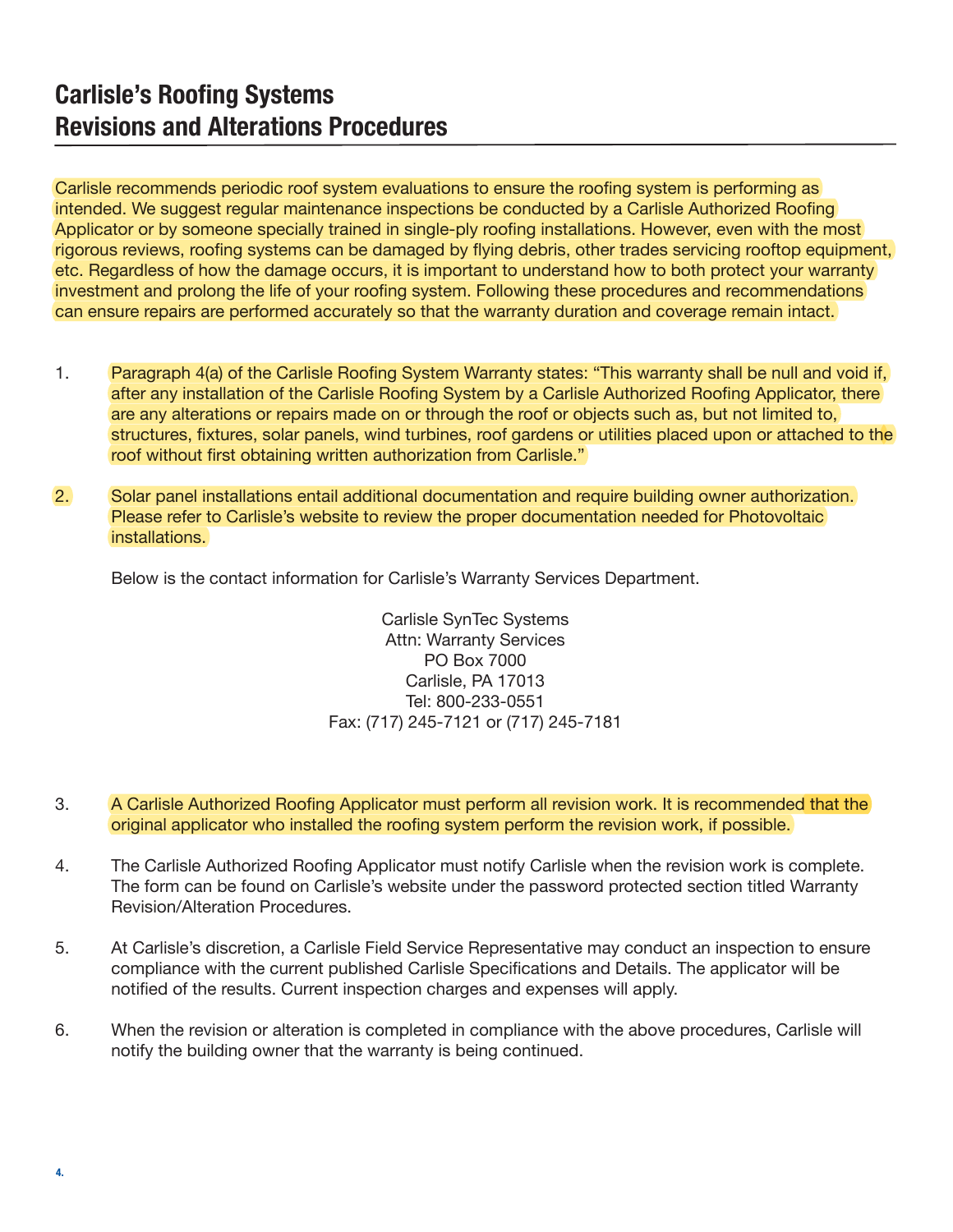### **Carlisle's Roofing Systems Care and Maintenance Information**

The following maintenance items are the responsibility of the building owner and are not included within the scope of the Roofing System Warranty.

| <b>Maintenance</b><br><b>Item</b>     | <b>Action</b>                                                                                                                                                                                                                                                                                                                                                                                              |
|---------------------------------------|------------------------------------------------------------------------------------------------------------------------------------------------------------------------------------------------------------------------------------------------------------------------------------------------------------------------------------------------------------------------------------------------------------|
| Drainage                              | Keep the roof surface clean at drain areas to avoid clogging. While the presence<br>of ponded water will not void the Carlisle warranty, good roofing practice dictates<br>that water should drain from the roof and that ponded water should evaporate<br>within 48 to 72 hours after a rainfall.                                                                                                         |
| <b>Petroleum Products</b>             | Keep all petroleum products (solvents, greases, oils or any liquids containing<br>petroleum products) off the membrane to avoid degradation.                                                                                                                                                                                                                                                               |
| Animal Fats-<br><b>EPDM Membranes</b> | Do not exhaust kitchen wastes (vegetable oils) or other animal fats directly<br>onto the roof surface. If incidental contact is likely, contact Carlisle for<br>recommendations on membrane type and usage.                                                                                                                                                                                                |
| Animal Fats-<br>TPO & PVC Membranes   | TPO and PVC membranes for restaurant rooftop use will not void the warranty.<br>A rooftop maintenance program must be in place to ensure that accumulations<br>of animal fats/grease are regularly removed and the rooftop surface is cleaned<br>with a mixture of warm soap and water and/or by other approved cleaning<br>methods. See Carlisle's Installation Guide for specific cleaning instructions. |
| Chemicals                             | Contact Carlisle if any chemicals come in contact with the roofing membrane.<br>Some chemicals could degrade the membrane or cause swelling.                                                                                                                                                                                                                                                               |
| <b>Foot Traffic</b>                   | Walkways must be provided if regular traffic is required or if rooftop equipment<br>has a regular thirty (30) day or less maintenance schedule. Exercise caution<br>when not walking on walkways, especially on white membranes (Sure-White®<br>or Sure-Weld®), as ice or frost buildup may not be visible. All membranes<br>are slippery when wet.                                                        |
| <b>Roof Cement</b>                    | DO NOT USE ASPHALTIC ROOF CEMENT to repair or install rubber membrane.<br>Roof cement contains petroleum products, which may degrade the membrane.                                                                                                                                                                                                                                                         |
| <b>Temporary Repairs</b>              | Use Carlisle's Lap Sealant or any good grade rubber caulk to make temporary<br>repairs. Notify Carlisle of this action in writing.                                                                                                                                                                                                                                                                         |
|                                       | Locate the leak and determine if it is a roof membrane leak or a wall, curb,<br>skylight, metal ductwork or plumbing leak. Deterioration or failure of building<br>components that cause a leak is not covered by the warranty. A water leak<br>may be indicated by soft or warped insulation.                                                                                                             |
| Leaks                                 | Physical damage to the membrane or flashing is not covered by the warranty.<br>If the leak is determined to be membrane-related, please notify Carlisle's<br>Warranty Services department at (800)-233-0551 or online at<br>www.carlislesyntec.com; Building Owner Services link.                                                                                                                          |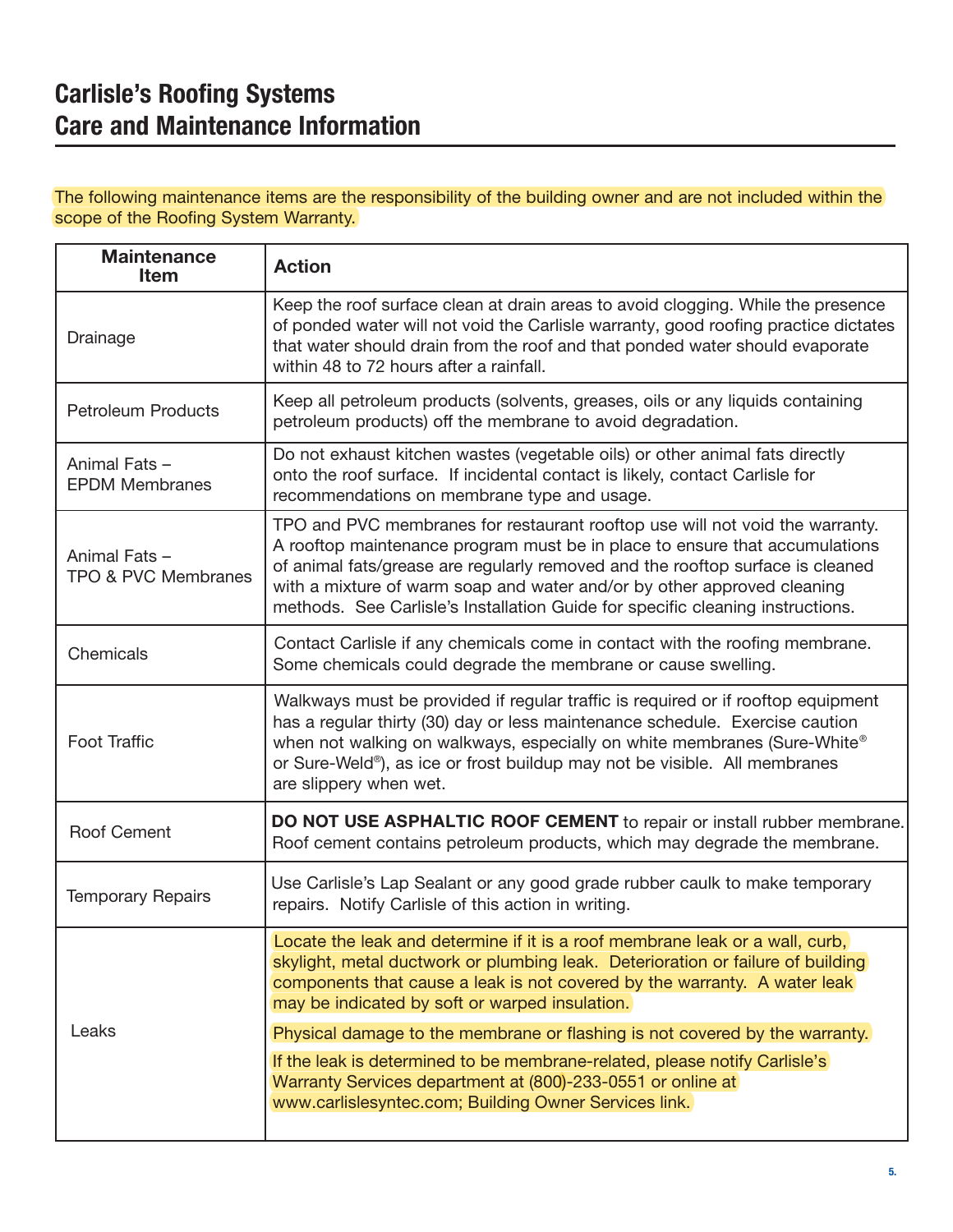#### **Carlisle's Roofing Systems Care and Maintenance Information** *(continued)*

| Maintenance<br><b>Item</b>                             | Action                                                                                                                                                                                                                                                                                                         |
|--------------------------------------------------------|----------------------------------------------------------------------------------------------------------------------------------------------------------------------------------------------------------------------------------------------------------------------------------------------------------------|
| Hypalon<br>and Non-Carlisle<br><b>Acrylic Coatings</b> | These are maintenance items and are excluded from the Carlisle warranty.<br>Recoat when necessary.                                                                                                                                                                                                             |
| Rooftop Maintenance                                    | When it is necessary for workers to be on the roof to service rooftop equipment, e.g.<br>HVAC units, antennas, etc., workers should be cautioned to use walkways<br>and to exercise care with their tools and equipment to avoid puncturing the<br>roofing membrane.                                           |
| <b>Roof Alterations</b>                                | Please refer to the Carlisle Roofing System Revision and Alteration procedures on<br>the preceding page.                                                                                                                                                                                                       |
| Cleaning                                               | Handprints, footprints, general traffic grime, industrial pollutants and environmental<br>dirt may be cleaned from the surface of the membrane by scrubbing with detergent<br>and water, then rinsing with clean water. To maximize reflectivity, white membrane(s)<br>should be cleaned once every two years. |
| <b>Metal Work</b>                                      | Keep roof maintenance items, such as counterflashing, metal curbs and metal ducts<br>sealed watertight at all time.                                                                                                                                                                                            |

The preceding care and maintenance requirements are for Sure-Seal®, Sure-White®, Sure-Weld®, Sure-Flex™ and FleeceBACK<sup>®</sup> Membrane Roofing Systems. The list is not meant to be exhaustive and is for illustrative purposes only. Carlisle recommends that your maintenance staff and/or maintenance contractor inspect the roof periodically or at least twice a year. The inspection should concentrate on high-risk areas such as roof hatches, drains and around all rooftop equipment as well as general inspection of the entire roof. The inspector should be looking for membrane damage (cuts and tears), oil or Freon leaks, chemical spills or water infiltration into the roofing system.

Compliance with the above-listed care and maintenance requirements will aid in ensuring a durable, watertight membrane roofing system.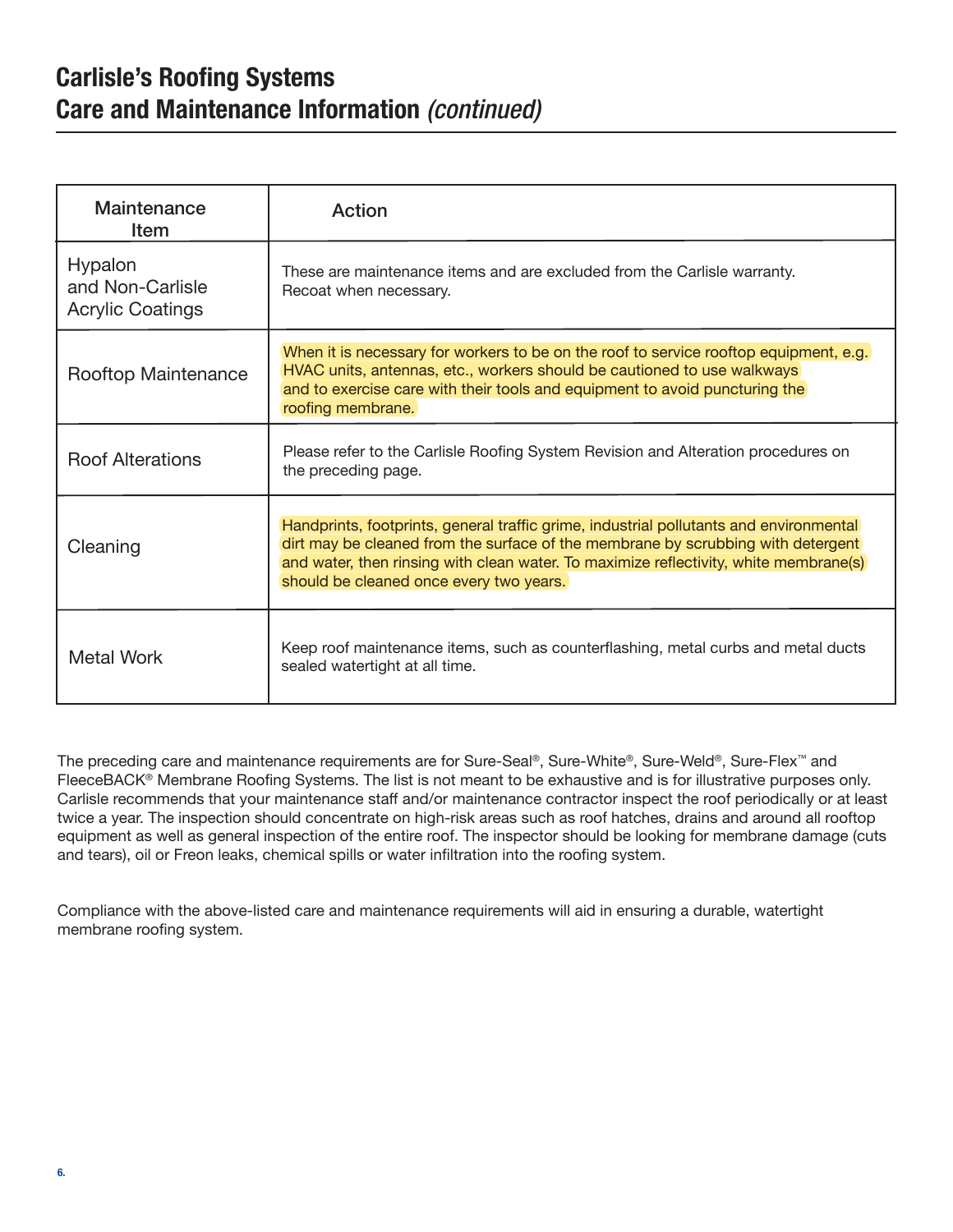### **Building Maintenance**

We are pleased that you purchased a Carlisle roof and would like to provide some recommendations about how to properly care for your roof to ensure long-term performance.

#### **Inspect and maintain your roof on schedule.**

Weather, structural movement and stress are constantly attacking your roof. While normal aging will occur on all roofs, problems stemming from neglect, abuse, contamination or accident can result in extensive, costly repairs or premature failure of the roofing system *if not detected early.* 

You can add years to the life of your roof by properly maintaining the roof with a regular inspection program to detect minor problems before they become serious. Plan and start an inspection program during the first year your new roof has been installed.

#### **Track your roof maintenance.**

An essential element of a good inspection and maintenance program is proper record keeping and documentation. Carlisle recommends restricted access to your roof. Carlisle has provided a maintenance log for your convenience to keep track of who has access to your roof.

The log also includes columns to track two maintenance/inspection events per year. Carlisle recommends that you have your roof inspected twice annually and after a severe storm. Please have your Carlisle authorized maintenance company document the condition of your roof with photographs.

If repair, alteration or retrofit is needed, please see the revisions and alterations procedures included in your owner's manual packet.

Building Owner Services: 866-386-7454

## **CAUTION:** <u>/\</u>

Roof surfaces may be slippery. Use extreme caution when walking on your roof.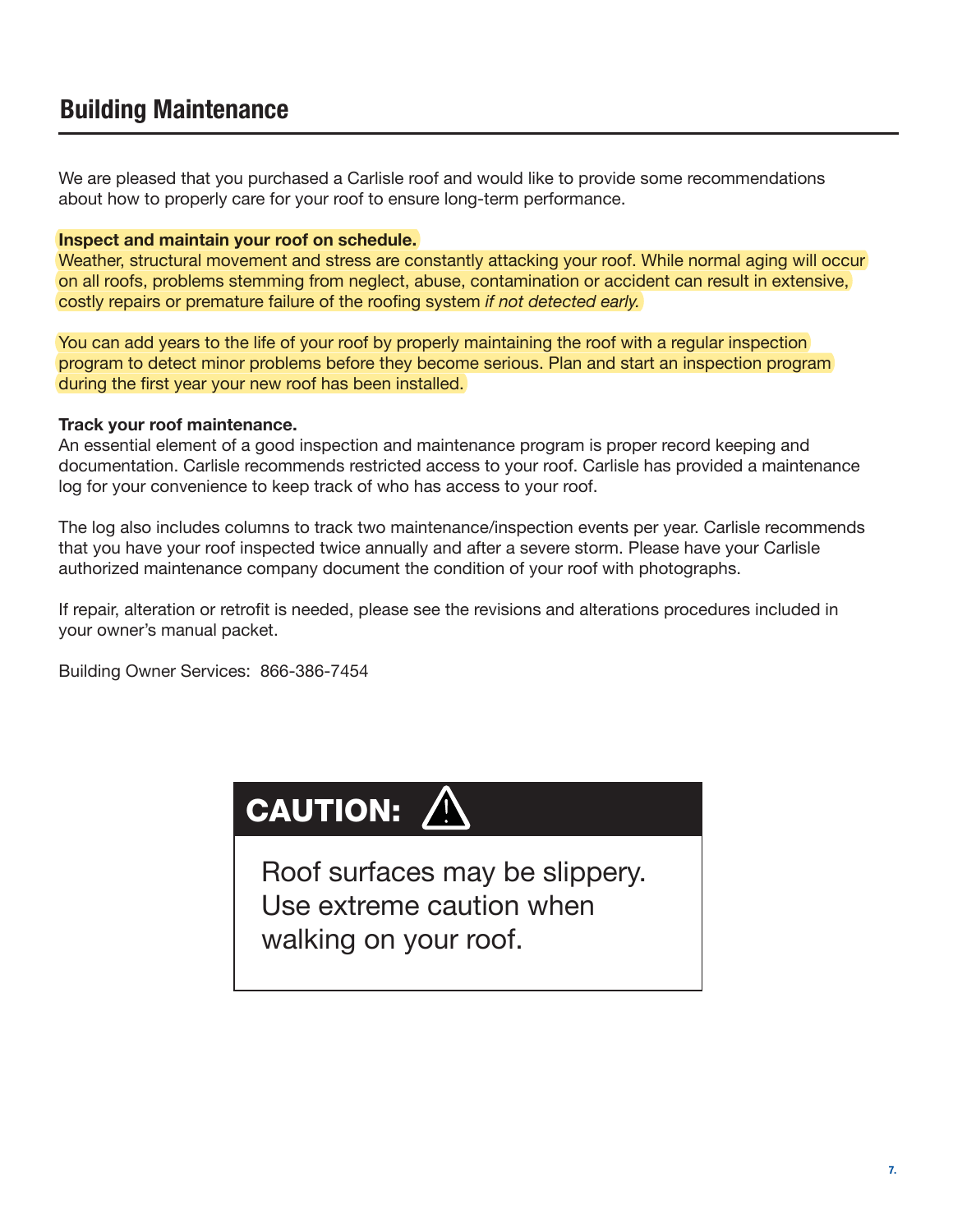|                      |            |                     |                   |                        |                                                                        |                  |                                                   | DATE                              |  |  |                                              |                        |  |  |  |  |  |  |
|----------------------|------------|---------------------|-------------------|------------------------|------------------------------------------------------------------------|------------------|---------------------------------------------------|-----------------------------------|--|--|----------------------------------------------|------------------------|--|--|--|--|--|--|
| <b>WARRANTY TERM</b> |            | Warranty #:         |                   |                        |                                                                        |                  | <b>FALL</b><br>MAINTENANCE<br>INSPECTION          | <b>CONDUCTED</b><br>BY            |  |  |                                              |                        |  |  |  |  |  |  |
|                      |            |                     | Zip:              |                        |                                                                        |                  |                                                   | <b>DATE</b>                       |  |  |                                              |                        |  |  |  |  |  |  |
| INSTALLATION DATE    |            |                     |                   |                        |                                                                        |                  |                                                   |                                   |  |  | <b>SPRING<br/>MAINTENANCE<br/>INSPECTION</b> | <b>CONDUCTED</b><br>BY |  |  |  |  |  |  |
|                      | <b>901</b> | Contact Person:     | State:            | Customer #:            |                                                                        | Insulation:      | IS THE<br>LEAK<br>REPAIRED?                       |                                   |  |  |                                              |                        |  |  |  |  |  |  |
|                      |            |                     |                   |                        | Building Usage (note humidity, chemical processing, vibrations, etc.): |                  |                                                   | LEAKING?<br>IS THE<br><b>ROOF</b> |  |  |                                              |                        |  |  |  |  |  |  |
|                      | Date:      |                     | City:             |                        |                                                                        |                  |                                                   | HVAC<br>LEAKING?<br>IS THE        |  |  |                                              |                        |  |  |  |  |  |  |
|                      |            | ARRANTY MAINTENANCE |                   |                        |                                                                        | Deck:            | PURPOSE<br><b>ACCESS</b><br>$\overline{0}$        |                                   |  |  |                                              |                        |  |  |  |  |  |  |
|                      | 3          |                     |                   |                        |                                                                        | Slope:           | <b>NAME</b>                                       |                                   |  |  |                                              |                        |  |  |  |  |  |  |
|                      |            |                     |                   | Building Owner's Name: | Description of Surrounding Terrain (city, country, hill, valley):      |                  | <b>GRANTED</b><br><b>COMPANY</b><br><b>ACCESS</b> |                                   |  |  |                                              |                        |  |  |  |  |  |  |
|                      |            |                     |                   |                        |                                                                        |                  | <b>ACCESS</b><br><b>ROOF</b>                      | GRANTED<br>BY                     |  |  |                                              |                        |  |  |  |  |  |  |
|                      |            | Building Name:      | Building Address: | Telephone:             |                                                                        | Building Height: | DATE<br>ACCESS<br>GRANTED                         |                                   |  |  |                                              |                        |  |  |  |  |  |  |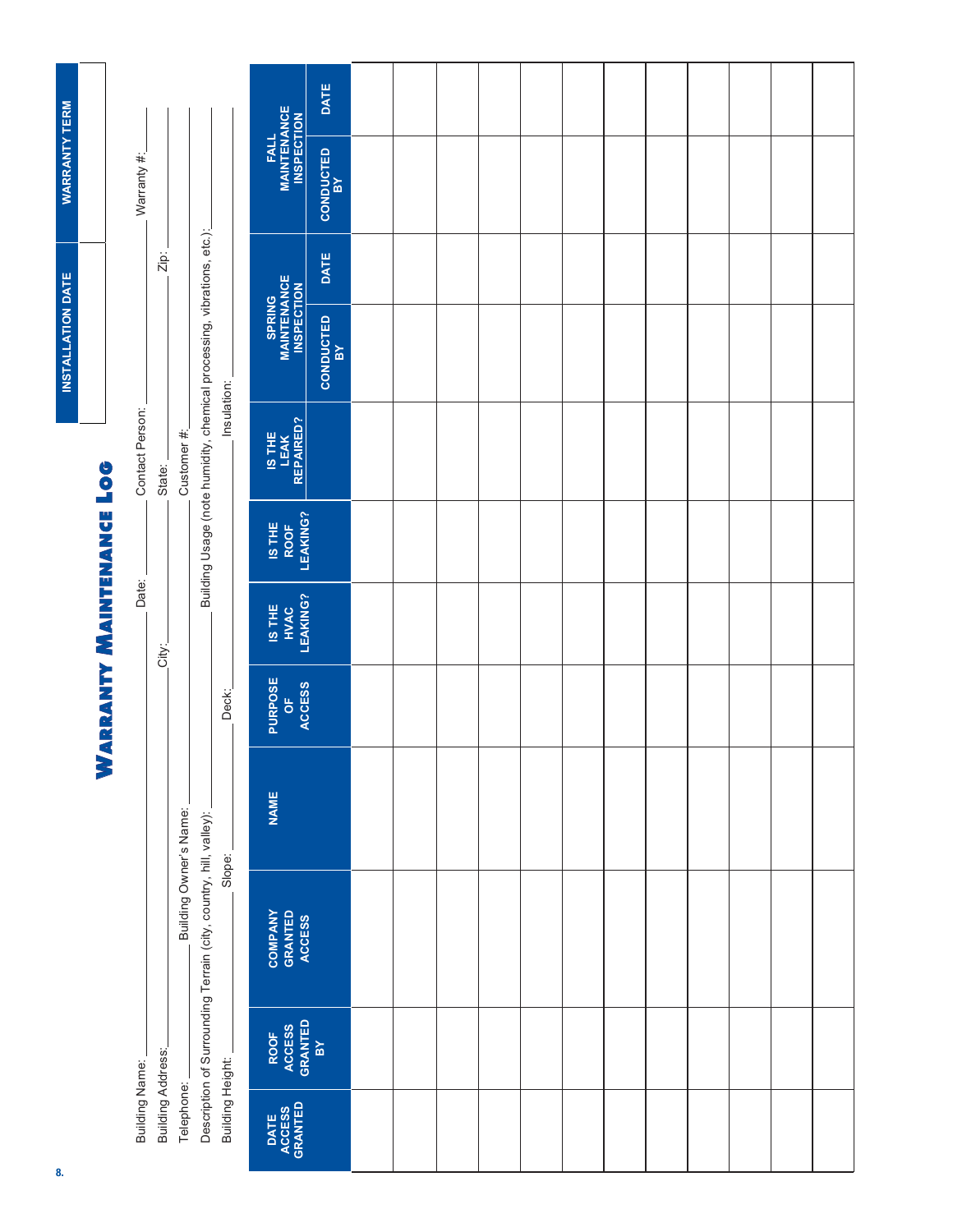| <b>FALL<br/>MAINTENANCE<br/>INSPECTION</b>   | DATE                   |  |  |  |  |  |  |  |
|----------------------------------------------|------------------------|--|--|--|--|--|--|--|
|                                              | <b>CONDUCTED</b><br>BY |  |  |  |  |  |  |  |
|                                              | <b>DATE</b>            |  |  |  |  |  |  |  |
| <b>SPRING<br/>MAINTENANCE<br/>INSPECTION</b> | <b>CONDUCTED</b><br>BY |  |  |  |  |  |  |  |
| IS THE<br>LEAK<br>REPAIRED?                  |                        |  |  |  |  |  |  |  |
| IS THE<br>ROOF<br>LEAKING?                   |                        |  |  |  |  |  |  |  |
| IS THE<br>HVAC<br>LEAKING?                   |                        |  |  |  |  |  |  |  |
| PURPOSE<br><b>ACCESS</b><br><b>b</b>         |                        |  |  |  |  |  |  |  |
| <b>NAME</b>                                  |                        |  |  |  |  |  |  |  |
| <b>COMPANY<br/>GRANTED<br/>ACCESS</b>        |                        |  |  |  |  |  |  |  |
| ROOF<br>ACCESS<br>GRANTED<br>BY              |                        |  |  |  |  |  |  |  |
| DATE<br>ACCESS<br>GRANTED                    |                        |  |  |  |  |  |  |  |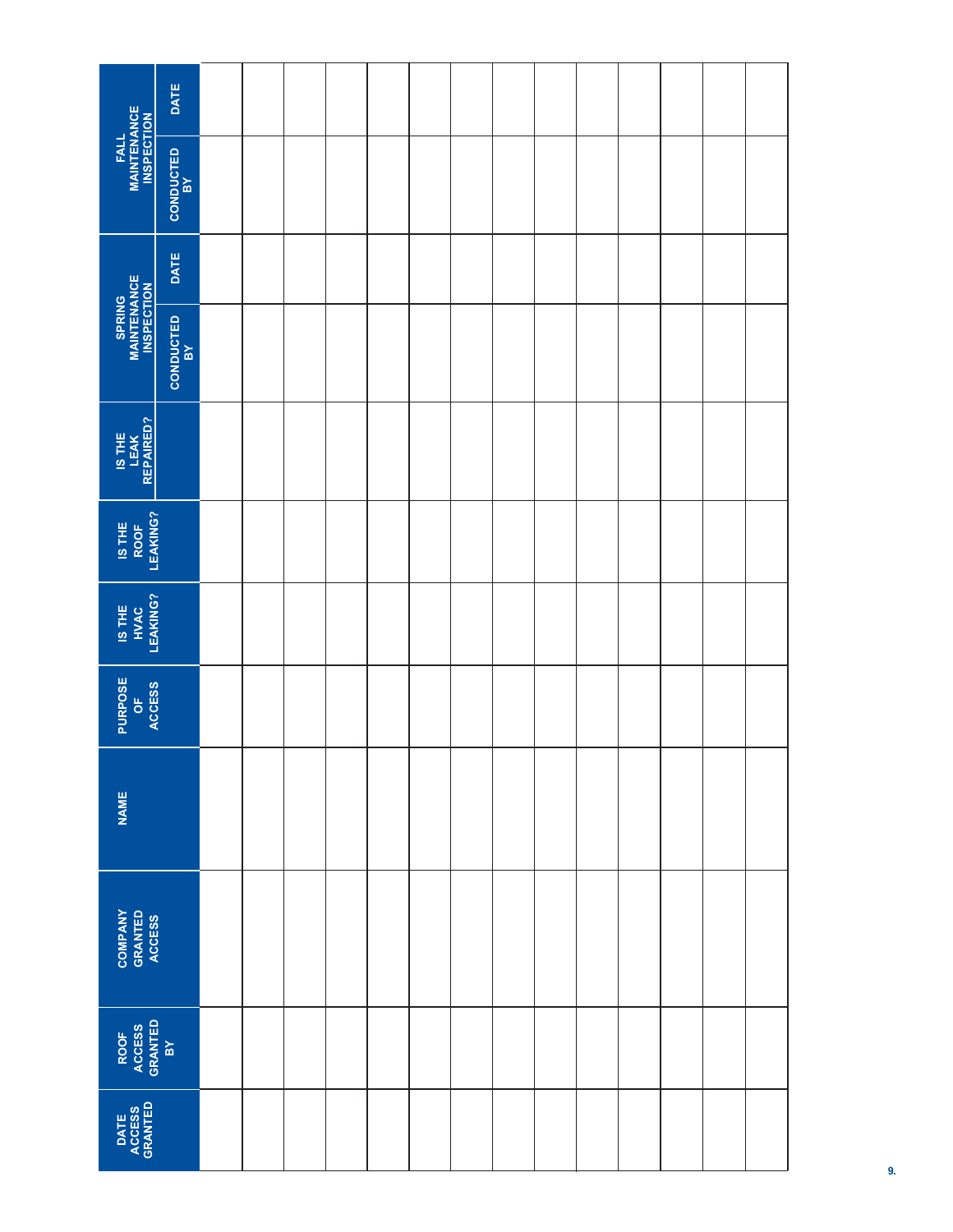|                                              | DATE                   |  |  |  |  |                     |  |  |
|----------------------------------------------|------------------------|--|--|--|--|---------------------|--|--|
| <b>FALL<br/>MAINTENANCE<br/>INSPECTION</b>   | CONDUCTED<br>BY        |  |  |  |  |                     |  |  |
|                                              | DATE                   |  |  |  |  |                     |  |  |
| <b>SPRING<br/>MAINTENANCE<br/>INSPECTION</b> | <b>CONDUCTED</b><br>BY |  |  |  |  |                     |  |  |
| IS THE<br>LEAK<br>REPAIRED?                  |                        |  |  |  |  |                     |  |  |
| IS THE<br>ROOF<br>LEAKING?                   |                        |  |  |  |  |                     |  |  |
| IS THE<br>HVAC<br>LEAKING?                   |                        |  |  |  |  |                     |  |  |
| PURPOSE<br>OF<br>ACCESS                      |                        |  |  |  |  |                     |  |  |
| <b>NAME</b>                                  |                        |  |  |  |  |                     |  |  |
| <b>COMPANY<br/>GRANTED<br/>ACCESS</b>        |                        |  |  |  |  |                     |  |  |
| ROOF<br>ACCESS<br>GRANTED<br>BY              |                        |  |  |  |  |                     |  |  |
| DATE<br>ACCESS<br>GRANTED                    |                        |  |  |  |  | ADDITIONAL COMMENTS |  |  |